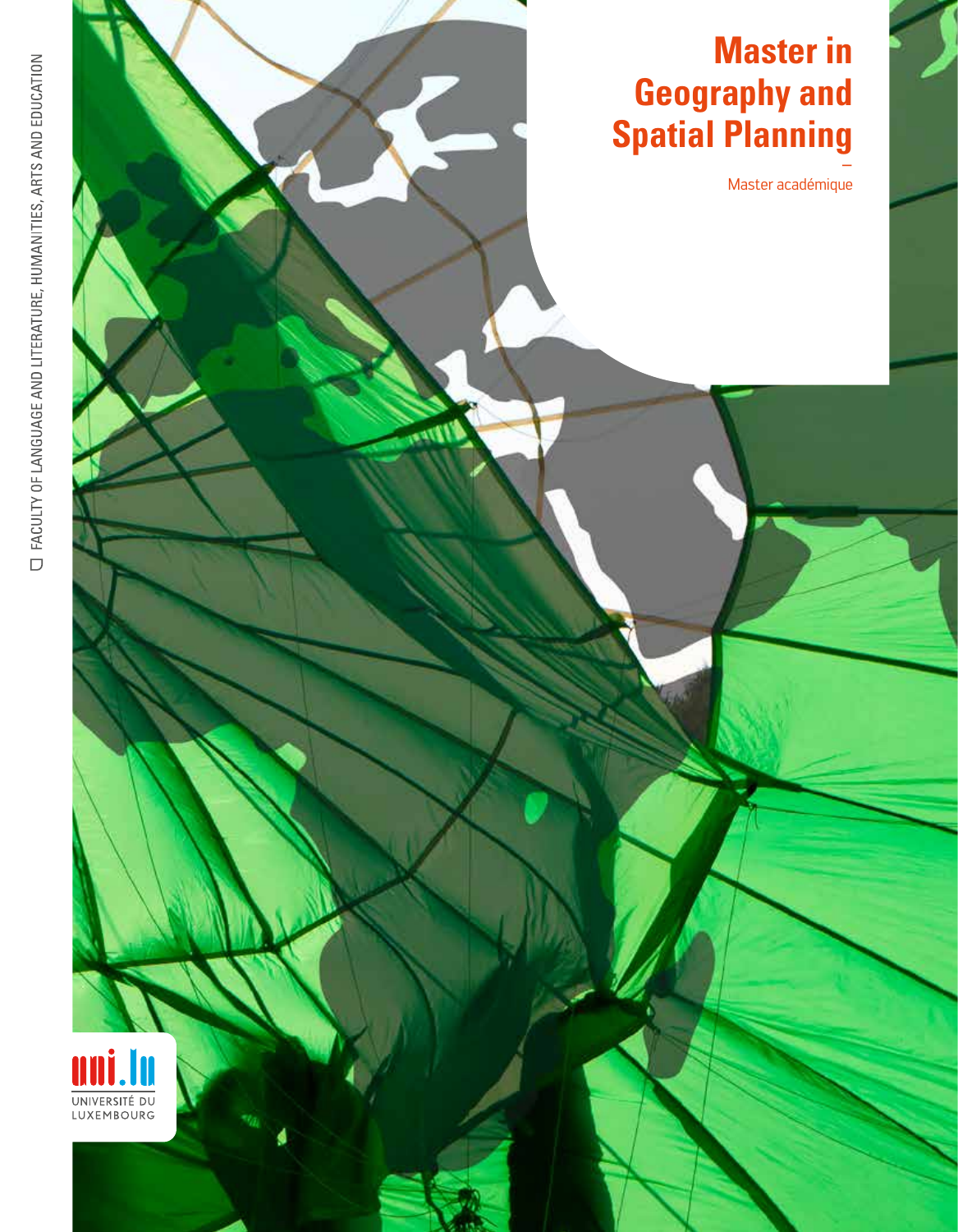

The Faculty offers Bachelor and Master degrees in Educational and Social Sciences, Psychology, History, Political Sciences, Philosophy, Sociology, Geography, Language and Literature.

The Faculty of Language and Literature, Humanities, Arts and Education is located on Belval Campus in the south of Luxembourg.

With 4 Bachelor, 15 Master degree programmes and 3 doctoral schools we offer innovative and attractive perspectives for the next generation of academics and professionals.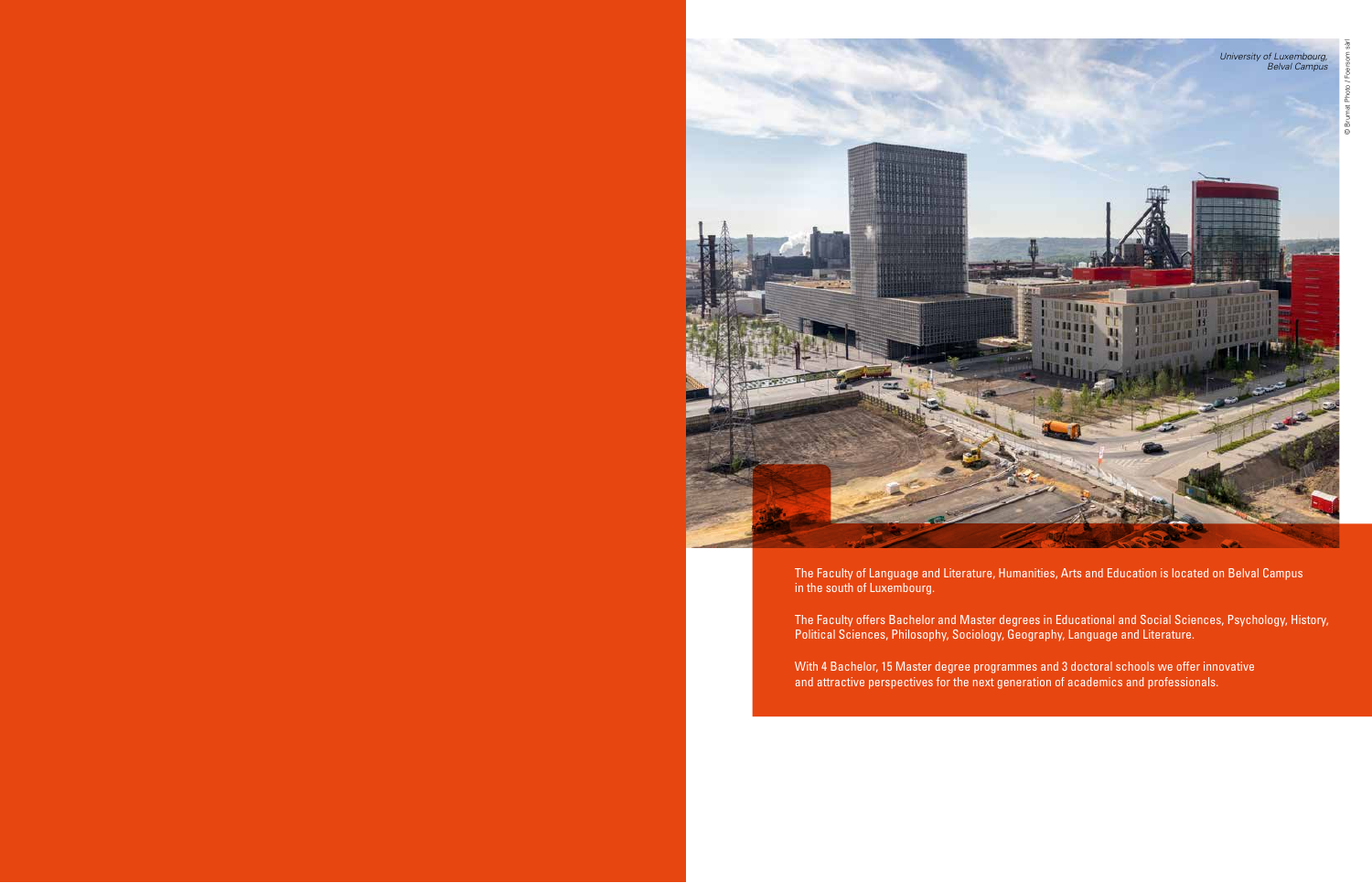# **INTERDISCIPLINARITY AND EUROPEAN DIMENSION OBJECTIVES**

# **WE OFFER YOU TO COMBINE NEW KNOWLEDGE AND DEVELOP YOUR OWN SKILLS!**



### "Dear students,

We would like to invite you to the Master in Geography and Spatial Planning at the University of Luxembourg.

Making room for geographical thinking is key to strengthening your curriculum and fostering your understanding of the social, economic and environmental challenges of today's world. Cities and territories are complex and changing systems. Spatial planning needs to embrace this complexity in order to propose better and more sustainable strategies at all geographical scales: from neighbourhoods to cities, from crossborder metropolitan areas to political regions and from countries to continents.

We have set a high standard of academic education and connected it with insights from spatial planning practice.

**Engage in geography! Cross the borders of disciplines and spatial planning cultures – join us at the heart of Europe!**"

Geoffrey Caruso, Course Director

The Master in Geography and Spatial Planning is designed to respond to the growing need for highly qualified experts that can embrace the multidimensionality and complexity of the evolution of cities and regions, reflecting global changes and local dynamics.

Despite the demand for European or transnational coordination in spatial planning, national planning cultures and concepts within Europe continue to be markedly heterogeneous. You will be prepared for understanding a wide range of European and transnational planning philosophies and processes, as well as transcending current limits.

The programme addresses key social, economic and environmental challenges with a geographical and multi-scalar perspective. Sustainable planning strategies require a holistic approach and push researchers and experts to enlarge the scope of their competences and move beyond singular disciplinary culture.

You will gain an understanding of integrative approaches and be trained in a wide range of approaches in geographical analysis and spatial planning. You will be prepared to meet the demands for sustainable spatial planning strategies and improved urban and territorial governance processes.

The Master in Geography and Spatial Planning offers a high standard academic education with a strong emphasis on the evolution of urban regions and systems, sustainable planning strategies, cross-border issues, and the patterns of spatial development and governance in Europe.

We provide a unique combination of academic courses and practical work. You will learn to identify and explain conceptual and theoretical models and work with geographic information systems, computer-aided cartography, statistical tools as well as qualitative assessment and survey methods.

The Master relies on the diversity of students and their background knowledge in order to foster group interactions. The programme is designed for small groups (25 students) to enhance these interactions. You will acquire a set of soft skills that are increasingly required in professional life such as working in groups, debating within interdisciplinary and intercultural teams, preparing and presenting projects.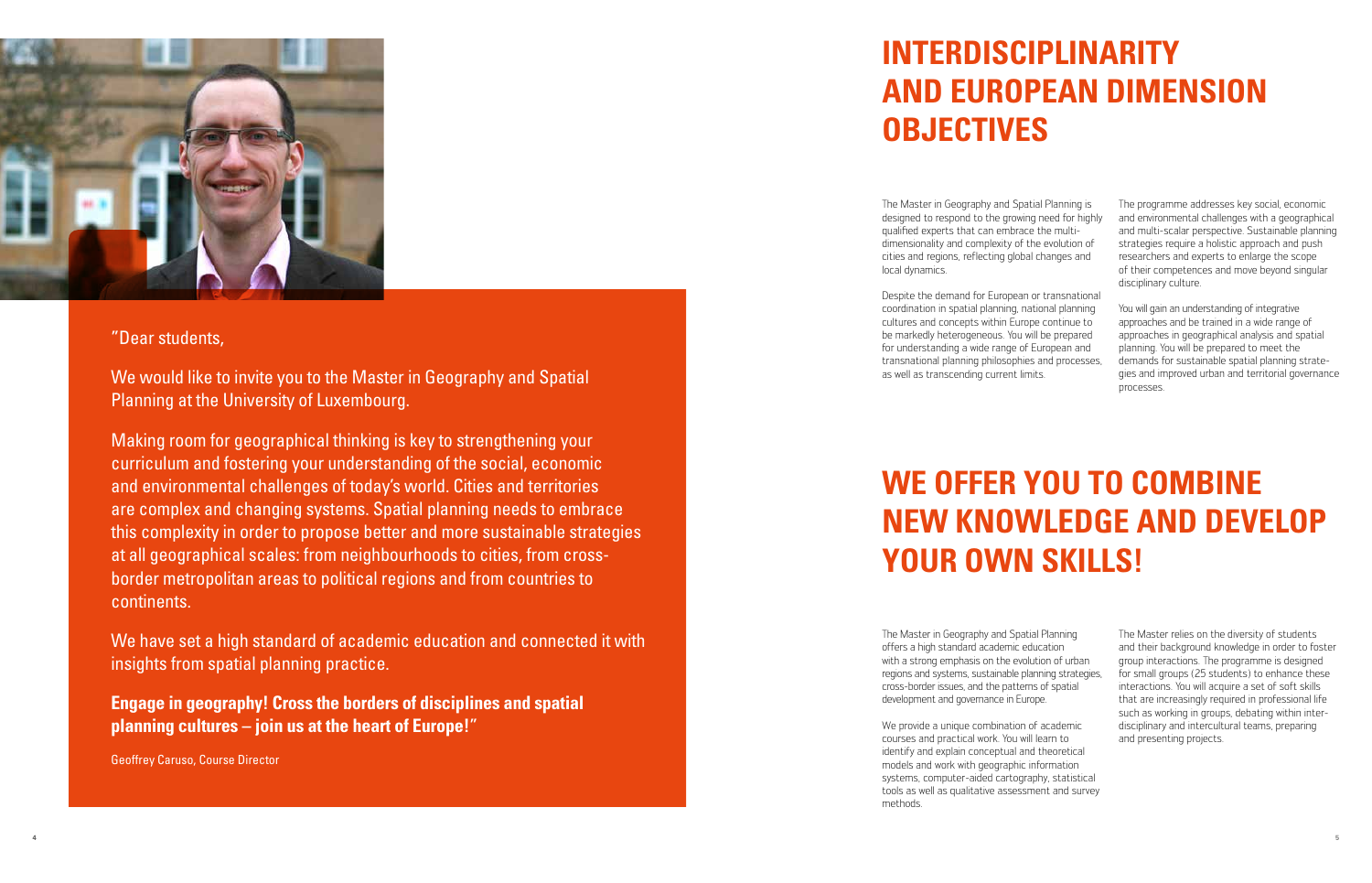"I chose to study the Master in Geography and Spatial Planning to complement my existing BSc in Spatial Planning. I chose this programme because it offers courses in European governance and spatial planning, and spatial analysis. These courses have provided me with skills to understand complex governance processes, to better grasp spatial planning from a European perspective, and to analyse spatial development patterns. I believe these skills will greatly benefit me in my career as a spatial planner.

Some of the additional benefits of this course include: teaching staff with research and practical backgrounds, thereby providing a mix of theoretical, research-based, and practical approaches; small class size and direct contact with professors; a multicultural learning environment featuring a diverse mix of students from different countries and different backgrounds.

The course also gave me the opportunity to attend a summer school in Shanghai for one month to study sustainable urban and rural planning there. I would recommend the Master in Geography and Spatial Planning to anyone wishing to pursue studies in this area. The course is challenging but enjoyable and the university offers good facilities to its students."

Bernadette Quinn, Ireland

# **WE ARE INTERNATIONAL!**

# **A MIX OF ACADEMIC SCHOLARS AND PRACTITIONERS**

Our programme is entirely taught in English and benefits from a proximity to European institutions and international research centres.

Our students come from about 20 countries and so does our research group!

The programme builds on a mix of experienced researchers and practitioners. Teaching staff includes academic scholars from the University of Luxembourg and partner universities in order to stand at the forefront of research concepts and analysis techniques. In addition, distinguished

experts from European and regional institutions and agencies contribute to the teaching programme, thus sharing best practice and enhancing the dialogue between academic research and planning practice.

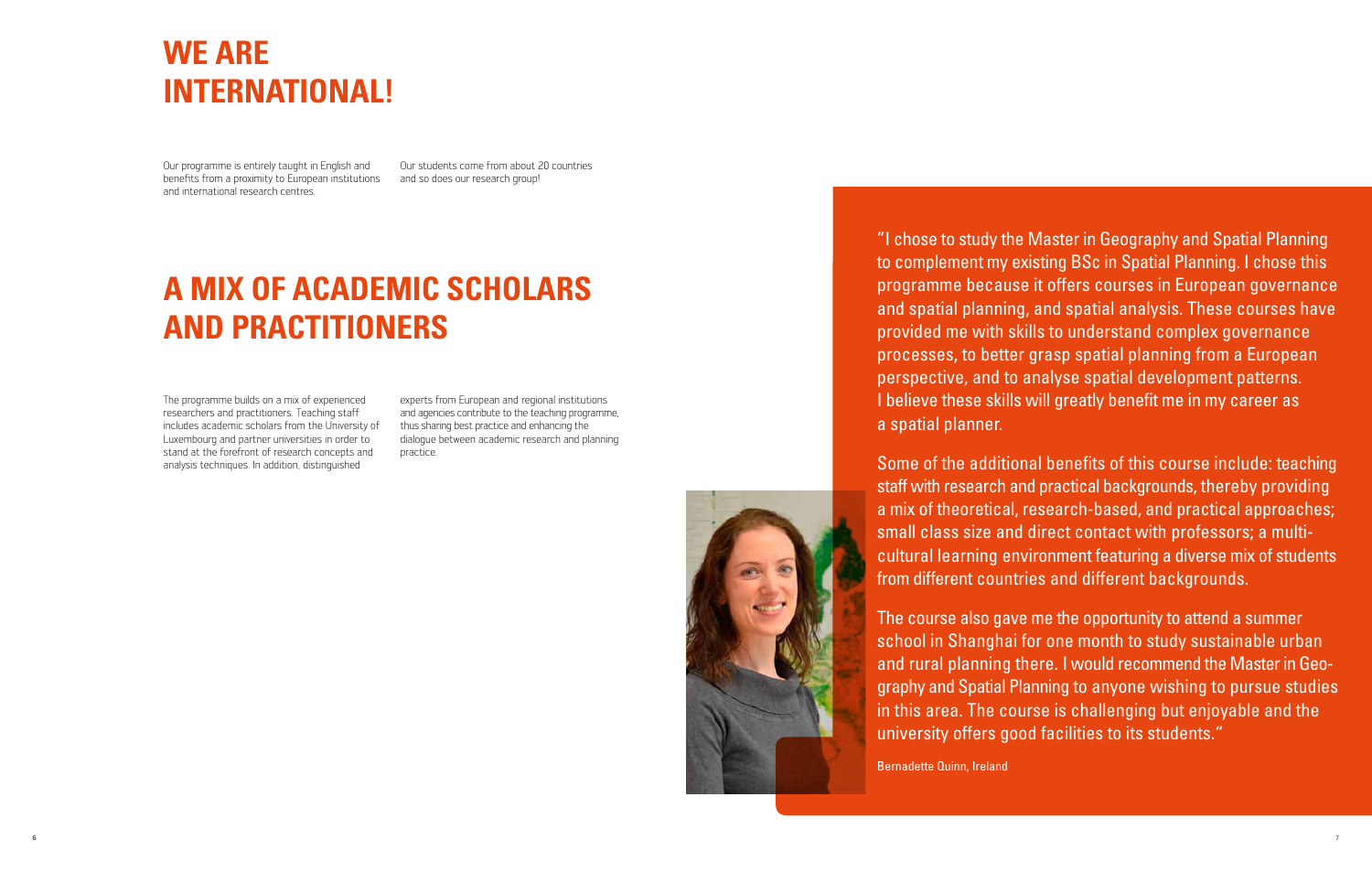# **HOW IS THE PROGRAMME ORGANISED?**

The Master of Geography and Spatial Planning runs over two years (four semesters) with a total of 120 ECTS and includes a variety of learning activities, such as lectures, seminars, workshops, conferences, and urban field work.

Most courses are organised in interactive and problem-oriented forms, providing you with advanced conceptual and methodological knowledge as well as realistic situations that challenge your scientific and organisational problem-solving capacities. We highly value individual participation and initiatives that foster group interactions and interactivity within the classes.

The programme is divided into nine categories, each one reflecting different thematic areas and methodological approaches of geography and spatial planning.

The Master combines both the strength of a very integrated programme via a set of common mandatory courses, and the strength of a flexible programme via specialisation options from the second semester on. You can specialise in either advanced territorial and urban governance analysis or in advanced spatial analysis and modelling tools. Within the latter, you will participate in the "Geographical Modelling" Erasmus Intensive Programme with seven other European universities.

To complete your degree, you are required to conduct a Master thesis during the fourth semester. You will have to prove your ability to work independently and scientifically on a research topic of your choice. The thesis can also be linked to an internship within a research or non-research institution

1 Urban and Spatial Planning 2 European Territorial Trends and Policies 3 Territorial Governance and Policy Analysis 4 Quantitative Spatial Analysis 5 Cartography and GIS 6 Geographical Modelling 7 Projects and Practice 8 Research Methods and Seminars 9 Master Thesis O Open Course L Language (optional)

"What I appreciate the most is the methodological and academic nature of the Master's which opens up the opportunity to students to find work afterwards in both "academia" and "the professional world". I especially gained qualifications in quantitative geography and analysis such as statistics and modelling as well as GIS. Furthermore, tools related to qualitative geographical analysis such as spatial governance and European policies are covered which are most practical for a wide range of possible future jobs. During my two years of study, I was given the chance to specialise more and more on courses and research topics most interesting to me.

The University of Luxembourg is well-known for its multicultural study environment and especially this Master's programme taught me how to collaborate in English in multicultural teams. I find its familiar atmosphere and the intense contact between research/teaching staff and students to be major distinctions to other programmes. Through workshops, conferences, an internship or mobility semester and seminars also frequently held by external experts I already gained insight into work practices and a far-reaching academic network during my studies.

As a current PhD student at the University of Luxembourg I'm glad to have chosen this Master which provided me with the relevant skills and spatial analysis tools I needed and gave me the opportunity to get in touch with open-minded students from many different countries."

Mirjam Schindler, Germany

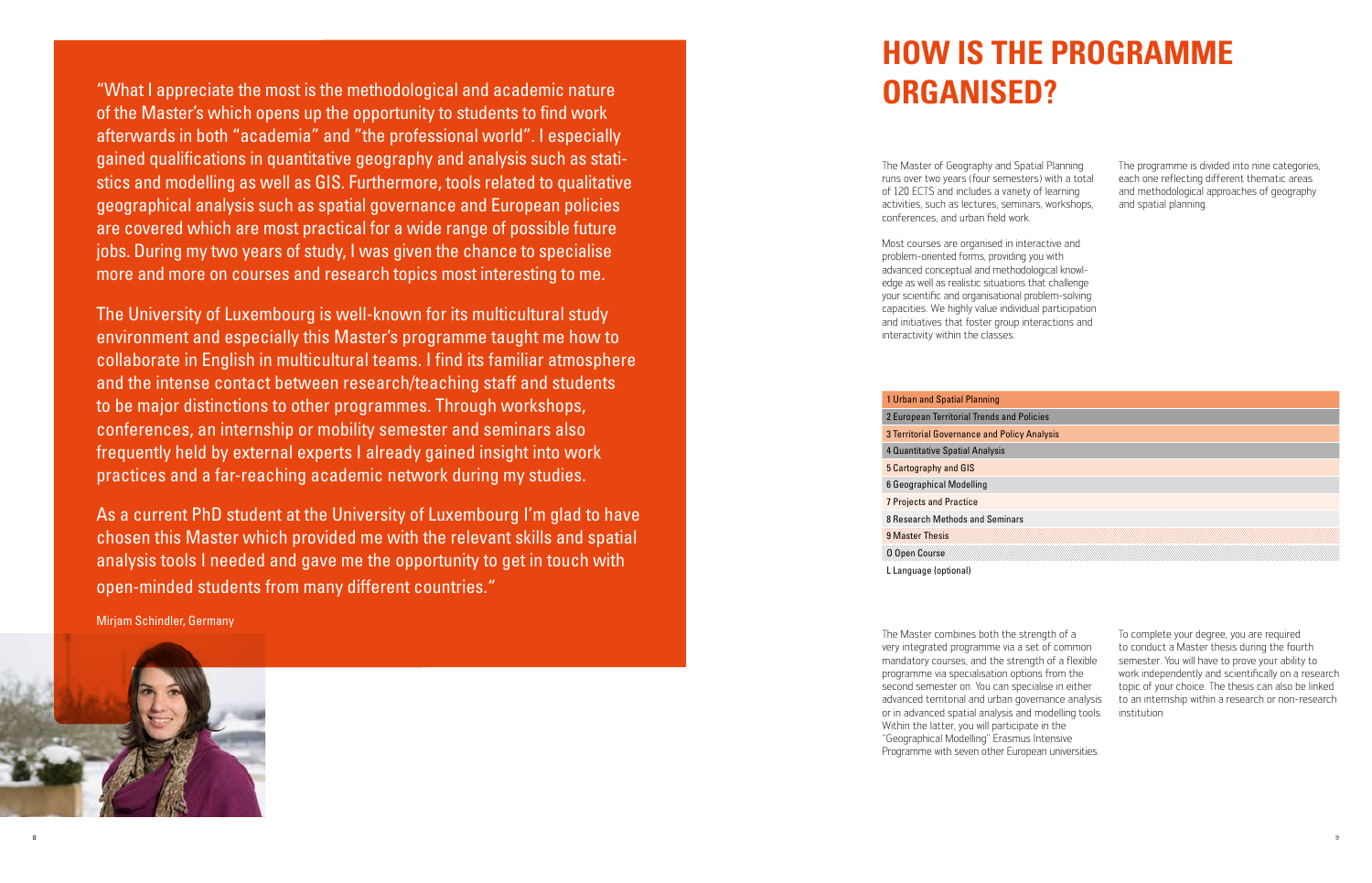# **PROGRAMME MODULES**

| <b>MODULE</b>                                                          | <b>COURSE Title</b>                                                | <b>Hours (Lectures - Practicals/Seminars)</b> |
|------------------------------------------------------------------------|--------------------------------------------------------------------|-----------------------------------------------|
| <b>Semester 1</b>                                                      |                                                                    |                                               |
| <b>Common Modules</b>                                                  |                                                                    |                                               |
| 11 Urban Studies and Spatial                                           | <b>Urban and Spatial Planning</b>                                  | $24(24-0)$                                    |
| <b>Planning - Introductory</b>                                         | <b>Theory and Concepts</b>                                         |                                               |
| 11 Urban Studies and Spatial<br><b>Planning - Introductory</b>         | <b>Integrative Spatial Planning</b><br>and Case Studies            | $30(8-22)$                                    |
| 21 European Territorial Trends                                         | Introduction to the EU - Theories of                               | $30(30-0)$                                    |
| and Policies - Introductory                                            | Integration, Institutions and Territory                            |                                               |
| 21 European Territorial Trends<br>and Policies - Introductory          | <b>Global Environmental</b><br><b>Change in the Anthropocene</b>   | $24(24-0)$                                    |
| <b>31 Territorial Governance</b><br>and Policy Analysis - Introductory | <b>Qualitative Research Methods</b>                                | $30(8-22)$                                    |
| 41 Quantitative Spatial Analysis -                                     | <b>Statistics and Econometrics</b>                                 | $60(30-30)$                                   |
| Introductory                                                           | for Geographical Data                                              |                                               |
| 51 Cartography and GIS -<br>Introductory                               | <b>Introduction to Cartography</b><br>and Geographical Information | $30(30-0)$                                    |
| 51 Cartography and GIS -                                               | <b>Geographical Information Systems:</b>                           | $30(2-28)$                                    |
| Introductory                                                           | <b>Analysis and Mapping</b>                                        |                                               |
| Language Modules (optional)                                            |                                                                    |                                               |
| LL Language                                                            | English 1                                                          | $20 (0 - 20)$                                 |
| LL Language                                                            | French 1                                                           | $20 (0 - 20)$                                 |
|                                                                        |                                                                    |                                               |
| <b>MODULE</b>                                                          | <b>COURSE Title</b>                                                | <b>Hours (Lectures - Practicals/Seminars)</b> |
| <b>Semester 2</b>                                                      |                                                                    |                                               |
| <b>Common Modules</b>                                                  |                                                                    |                                               |
| 22 European Trends and Policies -<br>Intermediate                      | Socio-Economic Development<br><b>Trends in Europe</b>              | $30(30-0)$                                    |
| <b>70 Projects and Practice</b>                                        | <b>Urban Planning Techniques</b><br>and Project Appraisal          | $24(24-0)$                                    |
| <b>70 Projects and Practice</b>                                        | EU, Cross-Border and National                                      | $30(30-0)$                                    |
|                                                                        | <b>Territorial Policies</b>                                        |                                               |
| 81 Research Methods<br>and Seminars - Introductory                     | <b>Foundations and Trends</b><br>in Geographical Research          | $16(16-0)$                                    |
| 81 Research Methods                                                    | Urban Fieldwork (7 days mid-May)                                   | 7 days                                        |
| and Seminars - Introductory                                            |                                                                    |                                               |
| Choose track A or B                                                    |                                                                    |                                               |
| <b>Option A: Spatial Development and Governance</b>                    |                                                                    |                                               |
| 32 Territorial Governance and<br><b>Policy Analysis - Intermediate</b> | <b>Political Geography Approaches</b>                              | $30(30-0)$                                    |
| 32 Territorial Governance and<br><b>Policy Analysis - Intermediate</b> | <b>Concepts and Methods</b><br>in Governance Research              | $30(30-0)$                                    |
|                                                                        |                                                                    |                                               |
| <b>Option B: Spatial Analysis and Modelling</b>                        |                                                                    |                                               |
| 42 Quantitative Spatial Analysis -<br>Intermediate                     | <b>Exploratory Spatial Data Analysis</b><br>and Geostatistics      | $30(30-0)$                                    |
| 52 Cartography and GIS -                                               | <b>Web GIS and Geoprocessing</b>                                   | $30(2-28)$                                    |
| Intermediate                                                           |                                                                    |                                               |

| LL Language | English 2           | $20(0-20)$ |
|-------------|---------------------|------------|
| LL Language | French <sub>2</sub> | $20(0-20)$ |

**MODULE COURSE Title Hours (Lectures – Practicals/Seminars)**

| <b>12 Urban Studies and Spatial</b><br>Planning - Intermediate | Cities, Masterplanning<br>and Urban Governance                    | $30(30-0)$   |
|----------------------------------------------------------------|-------------------------------------------------------------------|--------------|
| 62 Geographical Modelling –<br>Intermediate                    | <b>Optimal Location and Transport</b><br><b>Models</b>            | $30(30-0)$   |
| 82 Research Methods<br>and Seminars - Intermediate             | <b>Readings and Seminars</b><br>in Geography and Spatial Planning | $16(0 - 16)$ |
| 00 Open Course                                                 | Any 3 ECTS course (or partim)<br>from the University Programme.   |              |

| <b>Contemporary Approaches</b><br>to Regional Development | $30(30-0)$ |
|-----------------------------------------------------------|------------|
| <b>Bounding Spaces</b>                                    | $30(30-0)$ |

| <b>Project in Urban Studies</b>        | $16(0 - 16)$ |
|----------------------------------------|--------------|
| <b>Project in Regional Development</b> | $16(0 - 16)$ |
| <b>Project in Political Geography</b>  | $16(0 - 16)$ |

#### **Analysis and Modelling**

| European Geographical Modelling<br>(Erasmus Intensive Programme) | 8 days (February) |
|------------------------------------------------------------------|-------------------|
| Urban and Environmental Economics $30(30-0)$                     |                   |
| <b>Project in Spatial Analysis</b><br>and Modelling              | $16(0 - 16)$      |

o open to mobility within one of our partner universities for a total of 30 ECTS.

**MODULE COURSE Title Hours (Lectures – Practicals/Seminars)**

| <b>Master Thesis Workshops</b> | $12(12-0)$ |
|--------------------------------|------------|
|--------------------------------|------------|

#### 90 Master Thesis Master Thesis

The thesis can be linked with an internship (not compulsory) within a research or non-research institution abroad or in Luxembourg. Attendance to Master Thesis Workshops in May and June is compulsory.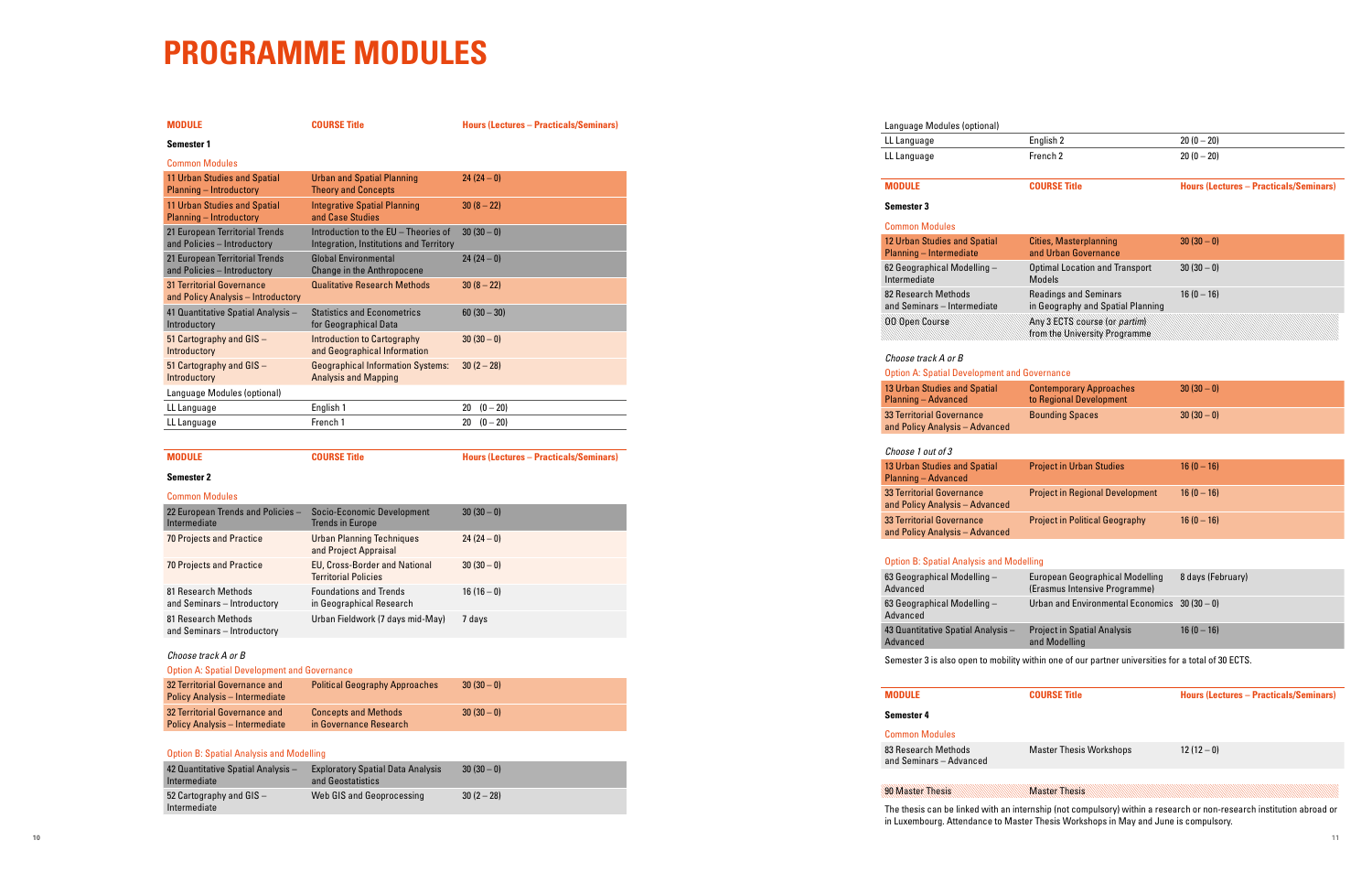# **STUDYING ABROAD**

## **YOUR FUTURE**

Spending a semester abroad can be a very valuable experience to enrich your personal development and research experience. During the third semester, you have the opportunity to open new horizons and join one of our ERASMUS partner universities. We have agreements with following universities: the Humboldt-Universität

(Berlin, Germany), the Johann Wolfgang Goethe-Universität (Frankfurth-am-Main, Germany), the Université de Liège (Liège, Belgium), the Radboud Universiteit Nijmengen (Nijmengen, Netherlands) and the Université de Lausanne (Lausanne, Switzerland).

Our Master leads to a variety of professional careers at different geographical scales and in various sectors, as well as an opening to PhD programmes.

Most of our graduates work in private and public spatial planning bodies, mobility and transport consultancies, urban and regional development agencies, European and cross-border institutions, as well as in universities and research centres.

You have the possibility during the 4th semester to undertake an internship within a practice or a research institution, in Luxembourg or abroad. This is usually an important experience, enhancing your employability and leading to full-time jobs.

"The Master in Geography and Spatial Planning offers various advantages for students. First of all, it is located in Luxembourg, one of the founding members of the European Union and hence home to many European organisations and institutions (EUROSTAT, ESPON…). This situation offers an excellent opportunity to get in contact with those institutions, do internships and maybe discover your future job. Secondly, the Master is diversified and provides insights into a wide range of different qualitative and quantitative research methods. The work involved at various scales (local, regional and European) helps to better understand certain spatial and governance phenomena.

In my view the biggest advantage of this Master, besides its conceptual background, is its very practical approach. During interviews, conferences and courses, students get in touch with different stakeholders from ministries, European organisations, research centers, NGOs, etc. This consequently offers an excellent chance for students to get in contact with potential future employers. Finally, due to its diversity, this Master gives access to a wide range of different jobs. Personally, I found a job in a Luxembourgish company as a consultant for transport and logistics companies only a few months after I graduated. Conclusion: I would recommend it!"

Pascal Dickes, Luxembourg Trade Confederation ("Conféderation Luxembourgeoise du Commerce")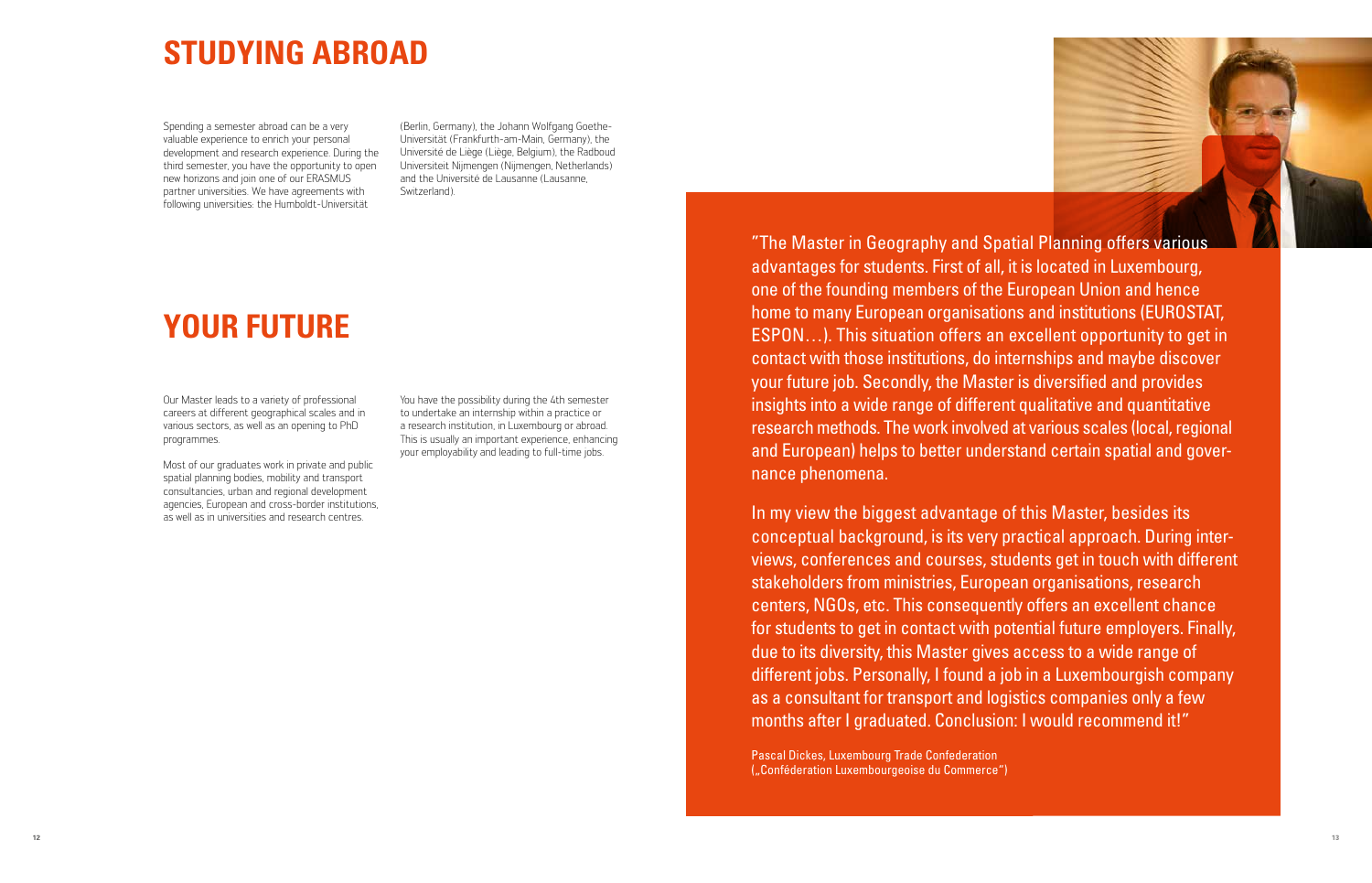# **GEOGRAPHY RESEARCH AT THE UNIVERSITY OF LUXEMBOURG**

The University of Luxembourg is a researchoriented university focusing on fundamental research and knowledge transfer.

Research in Geography and Spatial Planning at the University of Luxembourg focuses on regional and local developments, European urban spatial policies and sustainable spatial planning and development. Major fields of research include environmental studies, economic geography, urban studies, metropolitan governance, spatial statistics and urban and transport modelling.

You learn directly from our experts and get firsthand information on the latest developments in geography and spatial planning. Research seminars and workshops with renowned guest speakers from national and international institutions and universities are organised on a regular basis. You may also choose to tie your Master thesis to one of our on going research project and work together with our international research team.

The Geography and Spatial Planning research centre hosts the National Contact Point for the EU ESPON (European Spatial Planning Observatory Network) programme and the CIPU ("Cellule nationale d'Information pour la Politique Urbaine", i.e. the National Information Unit for Urban Policy).



The Master in Geography and Spatial Planning is open to students holding a Bachelor's degree (or equivalent) in Geography and or Spatial Planning. Students holding a Bachelor's degree from a related field such as architecture, urban studies, regional economics, urban or environmental sociology, anthropology, environmental science, etc. are also welcome to apply.

"Interdisciplinarity is at the heart of geography and spatial planning. The diversity and complementarity of students are key to the Master's success"





The application process: After completing your online registration on the University of Luxembourg's website www.uni.lu, a pre selection based on your application file is carried out (step 1). After the pre selection process, you are asked to participate in an online essay (step 2) where you need to demonstrate abilities to deal with a spatial problem. The test essay has to be written in English.

Applicants with the best results are directly admitted to the programme. If you are less successful, you may be invited to a personal interview with the selection committee and, depending on the number of places remaining, can be nominated for a shortlist.

Further information on the selection process and deadlines are made available on the Master's webpages www.spatial.uni.lu and on the university website www.uni.lu.

| The programme at a glance |                                                                                                                                                                                                               |             |                                                                                                                                                                                          |
|---------------------------|---------------------------------------------------------------------------------------------------------------------------------------------------------------------------------------------------------------|-------------|------------------------------------------------------------------------------------------------------------------------------------------------------------------------------------------|
| Duration                  | 120 credits (ECTS) over 4 semesters<br>(7 semesters for part-time students)                                                                                                                                   |             | An integrated programme along with<br>the possibility to specialise in territorial<br>and urban governance or in advanced                                                                |
| <b>Objectives</b>         | Embracing the complexity of the<br>evolution of cities and regions.                                                                                                                                           |             | spatial analysis and modelling tools.                                                                                                                                                    |
|                           | Adressing the key social, economic<br>and environmental challenges of<br>spatial planning.<br>Emphasizing sustainable planning<br>strategies, cross-border issues, and<br>the patterns of spatial development | Language    | The programme is taught in English.<br>Free language classes (French,<br>German, English) are offered to the<br>students to reap a maximum of<br>benefits from the multilingual context. |
|                           | and territorial governance in Europe.                                                                                                                                                                         | Eligibility | Bachelor's degree or equivalent<br>in Geography, Spatial Planning                                                                                                                        |
| <b>Offer</b>              | A high standard of education from a<br>mix of academic scholars and                                                                                                                                           |             | or relevant related fields.                                                                                                                                                              |
|                           | practitioners.<br>A strong proximity with EU institutions<br>and international research centres.<br>A wide range of cutting-edge<br>approaches and techniques in                                              |             | Small groups A programme designed for a<br>maximum of 25 students to facilitate<br>problem-based learning approaches<br>and individual coaching.                                         |
|                           | geographical analysis and spatial<br>planning.                                                                                                                                                                | Costs       | € 200 / semester                                                                                                                                                                         |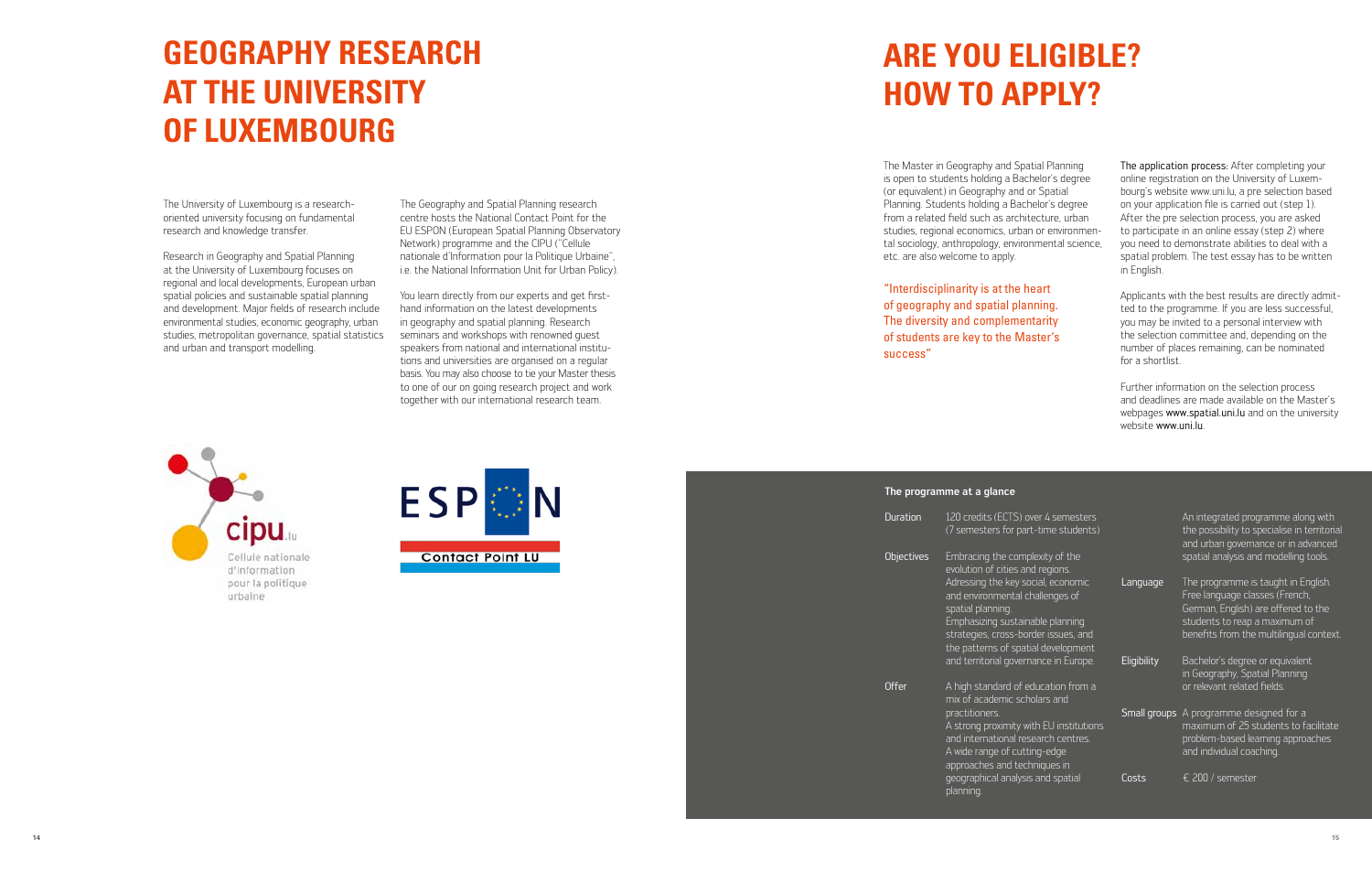

# **THE UNIVERSITY OF LUXEMBOURG AT A GLANCE**

Founded in 2003, the University of Luxembourg is the first and only university of the Grand Duchy of Luxembourg. Multilingual, international and research-oriented, it is also a modern institution with a personal touch. At the University of Luxembourg, students and staff come from all over the world. You will study together with people from over 110 different countries.

### SERVICES FOR STUDENTS

#### Student accommodation

The University provides accommodation in different areas of Luxembourg City, Esch-sur-Alzette, Mondercange, Walferdange, Noertzange, and Belval. The rooms at the halls of residence are single furnished rooms with an average size of  $14 \text{ m}^2$ . seve.logement@uni.lu

#### Sports, arts and culture

"Espace Cultures" organises and coordinates a broad range of cultural events at the University. If you are interested in cultural activities, you can join the University Choir, the University Chamber Music Ensemble, the theatre group "Edudrame" or the creative dance group "Dance Cluster".

- situated between France, Belgium and Germany
- one of the European Union's capitals
- home to a number of European Institutions

"Espace Cultures" offers European and transatlantic project collaborations, concerts, guided sightseeing tours, study trips and exhibitions. You can even get free entrance for a number of cultural events.

- around 563 000 inhabitants
- great population diversity with 45.9% foreigners from about 170 countries
- official languages: Luxembourgish, French, German

"Campus Art" invites you to discover your own creativity. During the art workshops, you can explore different painting techniques, experimenting with light projections or create your own art works out of clay. There are no limits to your imagination!

"Campus Sports" organises a broad range of sport activities for students: you can take fitness classes, play football, work out at the gym, do some indoor climbing or yoga. The University of Luxembourg also has its own football team.

#### Language courses

Multilingual teaching is a key asset of our University. The majority of our degrees are taught in at least two languages. To help you prepare, the University offers language courses in Luxembourgish, German, French and English at the start of each winter semester.

- 868 adjunct teaching staff
- 54 degree programmes
- 11 research units
- 3 faculties
- 2 interdisciplinary centres

### LIFE IN LUXEMBOURG

### Five reasons to study in the Grand Duchy of Luxembourg

### A European crossroad:

- Official name: Grand-Duché de Luxembourg
- Official languages: Luxembourgish, French and German
- Form of government: Constitutional monarchy under the system of parliamentary democracy
- Capital: Luxembourg City
- Cities and towns: 116
- Largest cities: Luxembourg City, Esch-sur-Alzette, Differdange
- Territory: 2,586 sq. km
- Maximum dimensions: 82 km from north to south and 57 km from east to west
- Highest elevation: 560 m (Wilwerdange)
- Total population: 563 000 (2014 figures, source: STATEC)
- Foreign residents: 45,9 percent (2015 figures, source: STATEC)
- Largest foreign communities: Portuguese, French, Italians, Belgians, Germans
- Currency: Euro
- Number of banks: 149 (2014 figures, source: CSSF)
- **16 17** • Number of companies: 29 795 (2013 figures, source: STATEC)
- \* October 2015

### A multicultural and trilingual country:

#### An attractive employment market:

- an international financial centre
- a modern economy with global industrial companies and international enterprises

### A great offer of culture, leisure and sports:

- a variety of theatre plays in different languages, music, cinema, museums, festivals, events
- numerous outdoor sports opportunities like mountain bike trails, hiking, rock climbing, sailing, water skiing, etc. as well as indoor facilities such as aquatic centres
- many cafes, bars, clubs, pubs and discos, mainly located in the Hollerich area, the old city centre and the Rives de Clausen

#### Luxembourg's tourist charm:

- a picturesque historic city UNESCO World heritage site
- "Luxembourg's Little Switzerland"
- the Ardennes castles
- the Moselle Valley.

### COME AND VISIT US!

The University of Luxembourg organises in spring its annual Open Day where you can meet students and staff. You can take a campus tour or visit one of our many information sessions on our degrees which take place throughout the day.

Visit our website www.uni.lu for detailed information .

### THE UNIVERSITY IN FIGURES\*

Ranked 193 worldwide in the Times Higher Education (THE) World University Ranking 2015

- 6287 students
- > 3080 international students
- › 3231 undergraduate students
- › 1283 postgraduate students (Master)
- › 1204 other students › 669 PhD students
- 
- 110 nationalities (students)
- 1506 employees
- 238 professors, associate professors and senior lecturers

### LUXEMBOURG AT A GLANCE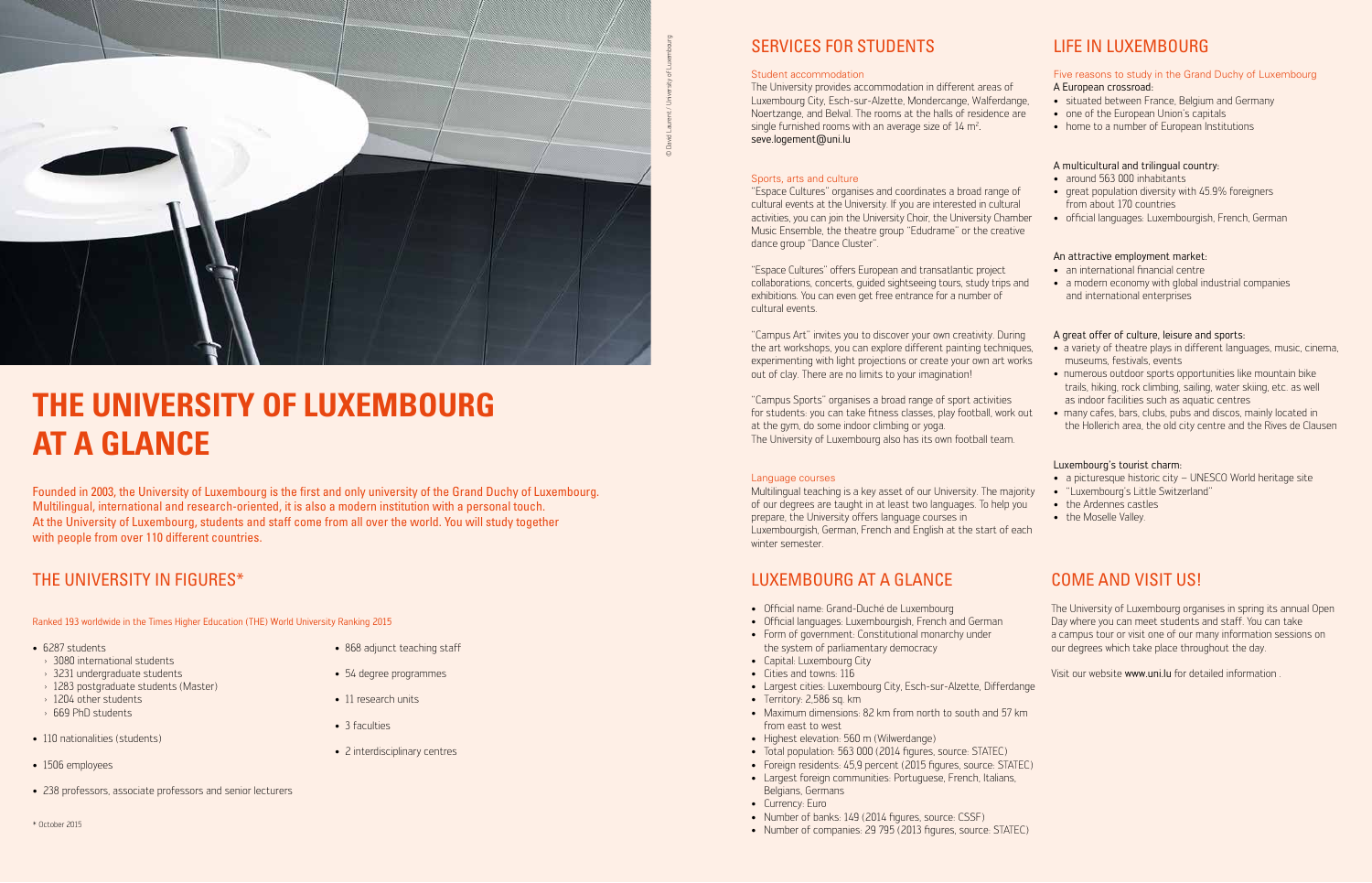#### University of Luxembourg

Faculty of Language and Literature, Humanities, Arts and Education 2, avenue de l'Université L-4365 Esch-sur-Alzette

For further information on the Master in Geography and Spatial Planning

Course director Geoffrey Caruso T. +352 / 46 66 44-6625 F. +352 / 46 66 44-6348 Office: Maison des Sciences Humaines, E02 15-060 geoffrey. caruso@uni.lu

#### Study programme administration

#### Pedro Tavares Mendes

T. +352 / 46 66 44-9617 F. +352 / 46 66 44-9604 Office: Maison des Sciences Humaines, M00 25-170 pedro.mendes@uni.lu

#### www.spatial.uni.lu

Like us on facebook http://www.facebook.com/MasterGeographySpatialPlanningLuxembourg

For further information on application procedures and student life:

Service des Études et de la Vie Étudiante (SEVE) Belval Campus 2, avenue de l'Université L-4365 Esch-sur-Alzette

T. +352 / 46 66 44-6060 seve.infos@uni.lu

www.uni.lu University of Luxembourg Multilingual, Personalised and Connected.

The University of Luxembourg is on facebook  $\begin{array}{|c|c|} \hline \textbf{f} & \textbf{a} \end{array}$  and twitter  $\begin{array}{|c|c|} \hline \textbf{f} & \textbf{a} \end{array}$ 

### **CONTACT**